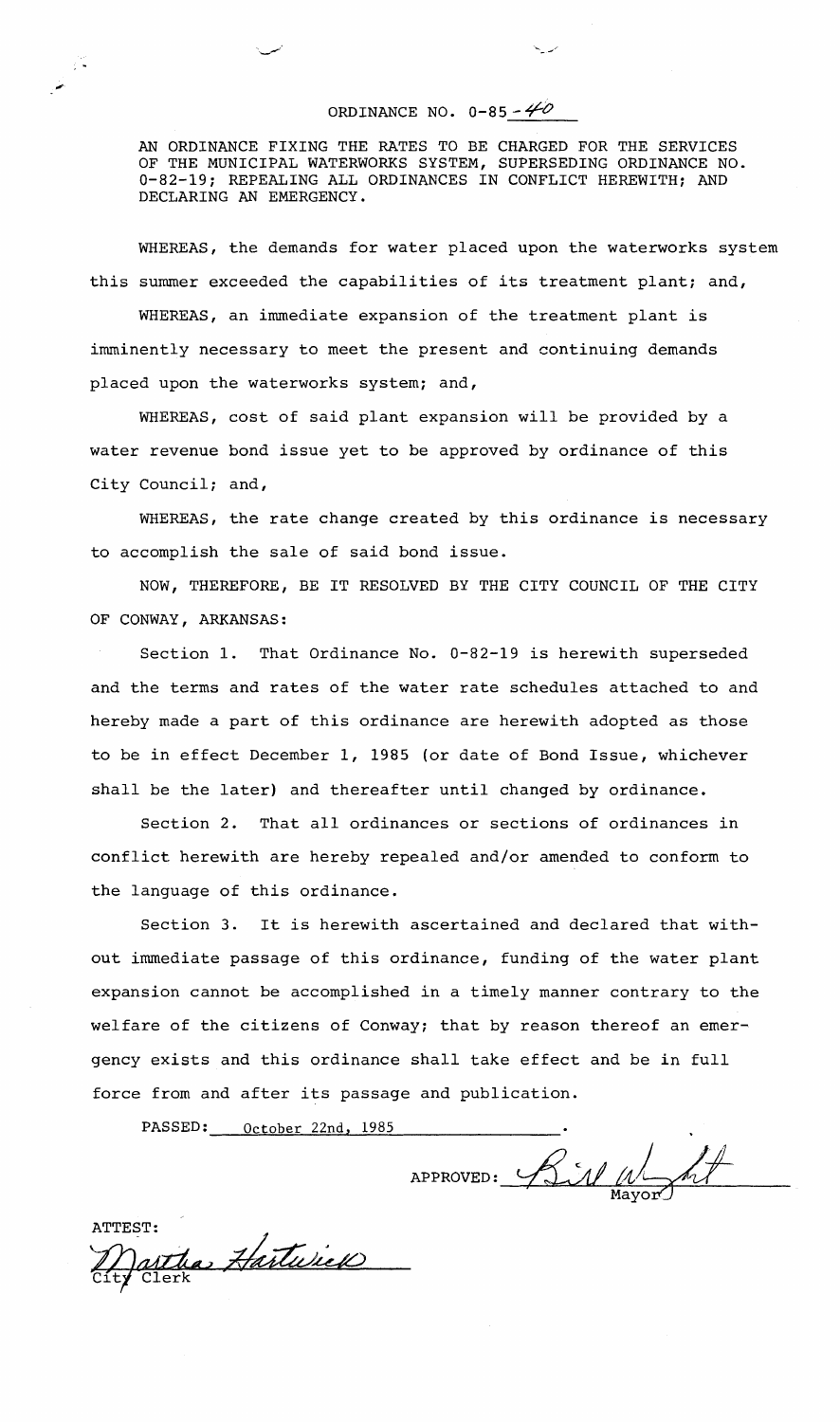# Water Rate Schedule Effective Date  $/2 - / -85$

### Water Taken from Fire Hvdrants

Availability - At any point on the existing water system where a fire hydrant is located and adequate pressure and capacity is available.

Application - For the occasional and incidental taking of water from the water system for the purpose of filling tank trucks or for other purposes approved by the water Department management.

All water taken under this rate schedule must be in conformance with Ordinance No. 0-76-4 and any amendments thereto.

Net Monthly Rate - The applicable (In city, out-of-city) Commercial and Industrial Rate.

Minimum - \$10.00 per month

#### Payment

The bill, computed in accordance with the monthly rate, shall be due and payable upon presentation.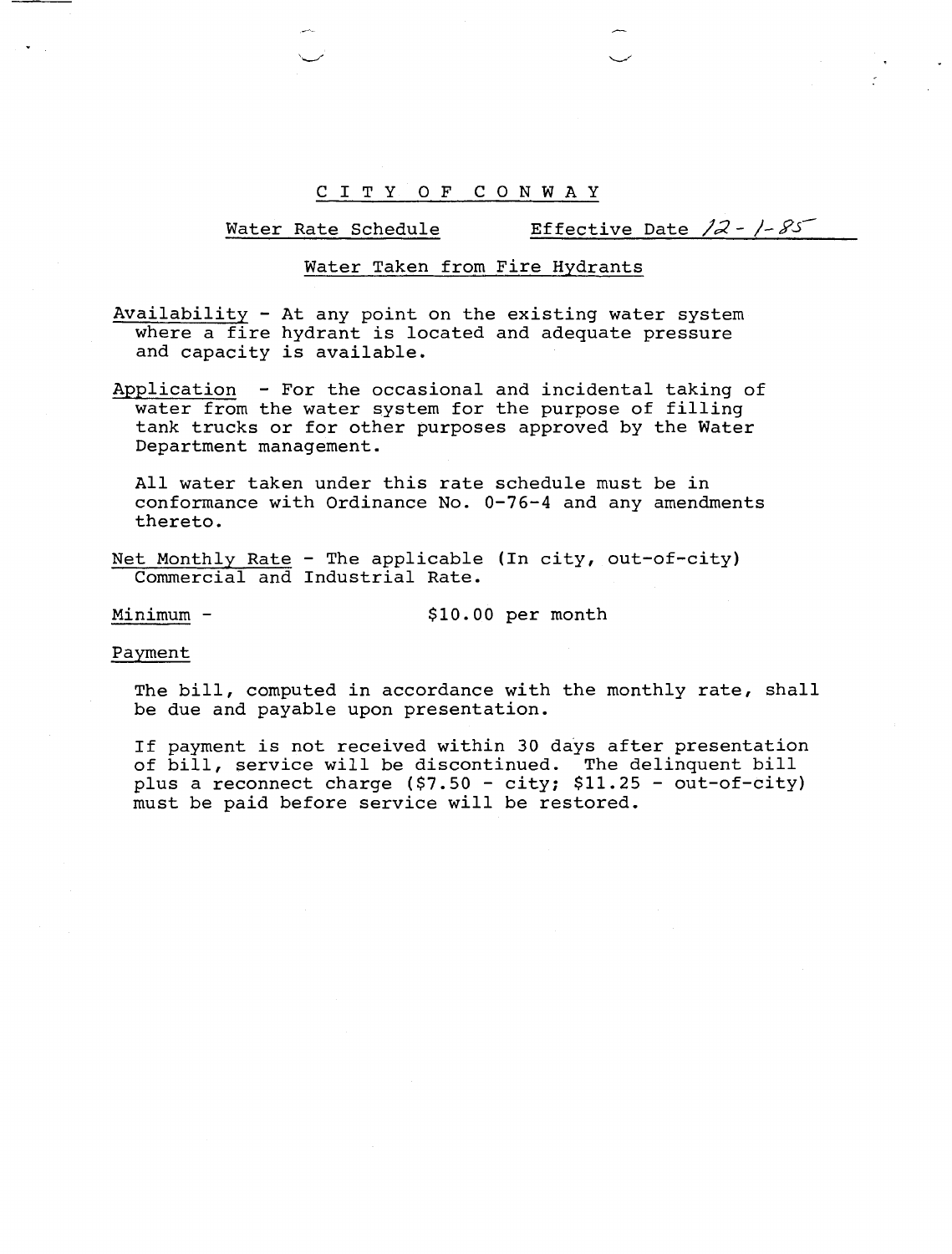Water Rate Schedule Effective Date  $\sqrt{2} - \sqrt{\sqrt{3}}$ 

### In City - Sprinkler Systems

Availability - At any point on the existing water main system where adequate capacity is available inside the city limits.

Application - For automatic fire protection only. May also be used through on site fire hydrants for fire fighting only. Water used for any other purpose through sprinkler and fire systems must be metered.

Net Annual Rate -

First 1,000 sprinkler heads \$60.00

Each additional sprinkler head .06 each

Minimum - 60.00 per year

Payment - The bill, computed in accordance with the annual rate, shall be due and payable upon presentation.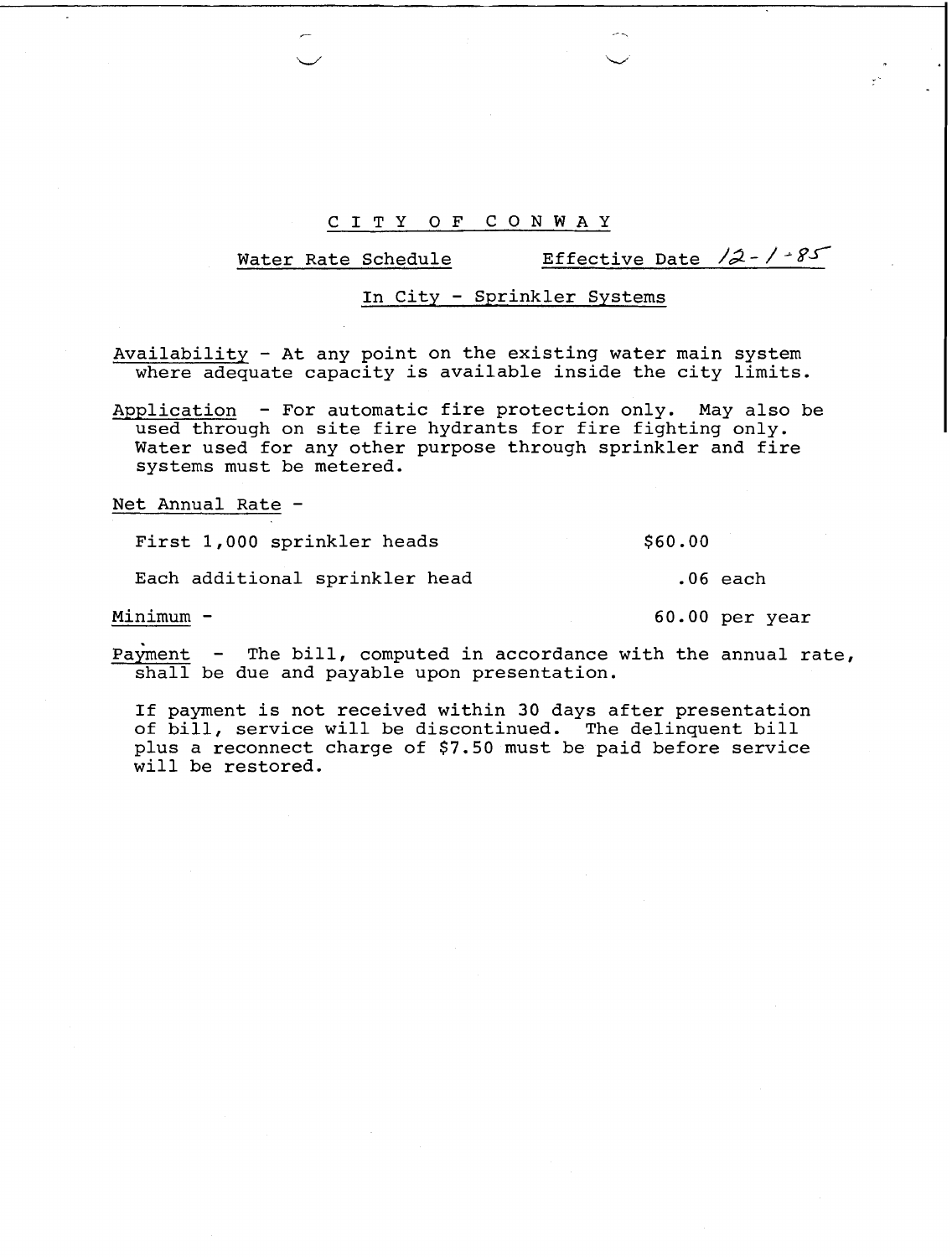# Water Rate Schedule **Effective Date 12 - 1-85**

## In City - Institutional

Availability - At any point on the existing water main system inside the city limits.

Application - For service to college campuses, public school facilities and the Arkansas Children's Colony. At the Conway Corporation's option, delivery may be made at more than one point through more than one meter. In this instance, meters will be added together and billed as if measured through one meter.

First 20,000 gal. Next 30,000 gal. Next 50,000 gal. All over

Net Monthly Rate **Consumption per Month** 

|  | \$1.20 per 1,000 gal. |  |
|--|-----------------------|--|
|  | 1.05 per $1,000$ gal. |  |
|  | 1.00 per 1,000 gal.   |  |
|  | .90 per $1,000$ gal.  |  |

Customer Charge

Per Month \$150.00

#### Payment

The bill, computed in accordance with the monthly rate, shall be due and payable upon presentation.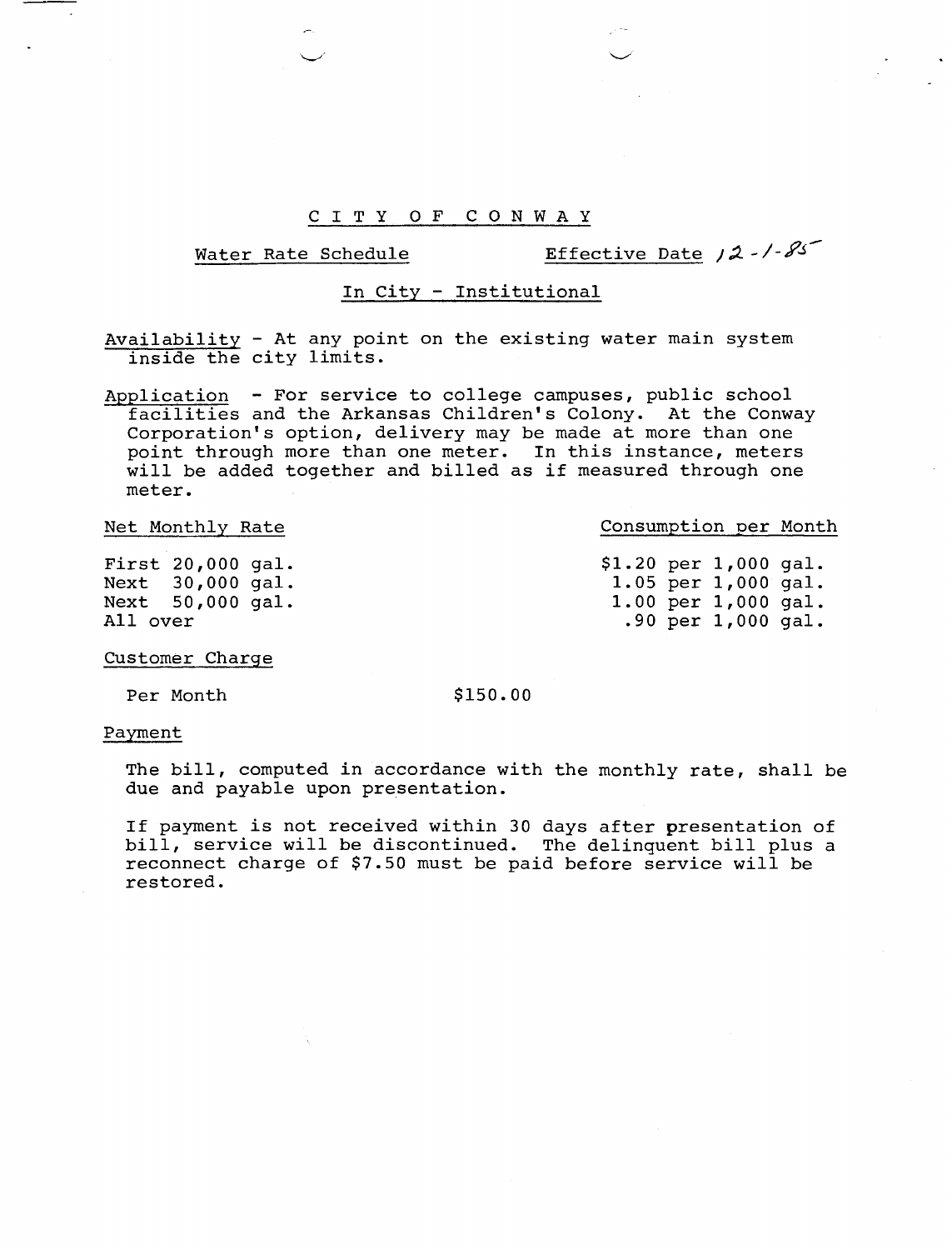Water Rate Schedule Effective Date **/2** - **/-fd4** 

### In City - Multi-Family Dwelling, Mobile Home Park Business-Dwelling

Availability - At any point on the existing water main system inside the city limits.

Application - For multi-family (single building) dwellings, mobile home parks (RT zones) and dwellings that are partially used for business, such as beauty shops or auto repair. Not applicable to separate buildings on one meter or separate mobile homes not in a mobile home part (RT zone).

| Net Monthly Rate | _________________________ | Consumption per Month |  |
|------------------|---------------------------|-----------------------|--|
|                  |                           |                       |  |

All water consumed  $$1.20$  per 1,000 gal.

#### Customer Charge

| 5/8" or 3/4" meter |       | 6.00 per month    |
|--------------------|-------|-------------------|
| 1"                 | meter | $10.00$ per month |
| 1 1/2"             | meter | 18.00 per month   |
| 2"                 | meter | 30.00 per month   |

#### Payment

The bill, computed in accordance with the monthly rate, shall be due and payable upon presentation.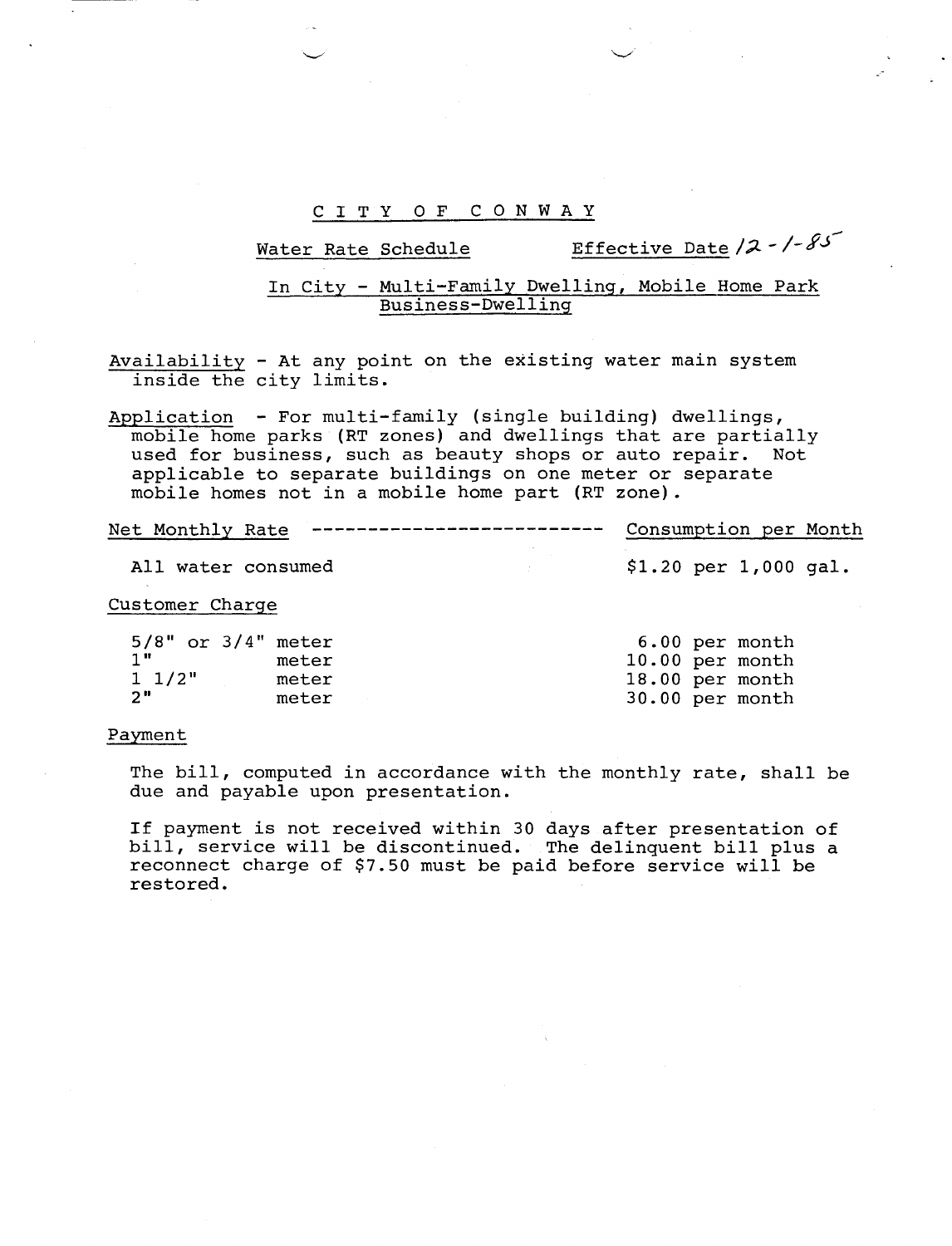# Water Rate Schedule **Effective Date** /2 - 1-1985

1.00 per 1,000 gal. .90 per 1,000 gal.

### In City - Commercial & Industrial Service

Availability - At any point on the existing water main system inside the city limits.

Application - For service not specifically included under another rate shcedule including commercial and industrial operations. Not applicable to separate buildings on one meter or separate mobile homes.

------------------------------Consumption per Month Net Monthly Rate \$1.20 per 1,000 gal. First 20,000 gals. Next 30,000 gals. 1.05 per 1,000 gal.

Customer Charqe

All over

Next 50,000 gals.

|                 | $1/2"$ or $5/8"$ meter | 2.00 per month   |
|-----------------|------------------------|------------------|
| 3/4"            | meter                  | 3.25 per month   |
| 1"              | meter                  | 5.25 per month   |
| $1 \frac{1}{2}$ | meter                  | 10.00 per month  |
| 2 <sup>''</sup> | meter                  | 15.45 per month  |
| 3"              | meter                  | 30.75 per month  |
| 4"              | meter                  | 50.00 per month  |
| 6"              | meter                  | 99.00 per month  |
| $8$ "           | meter                  | 150.00 per month |

#### Payment

The bill, computed in accordance with the monthly rate, shall be due and payable upon presentation.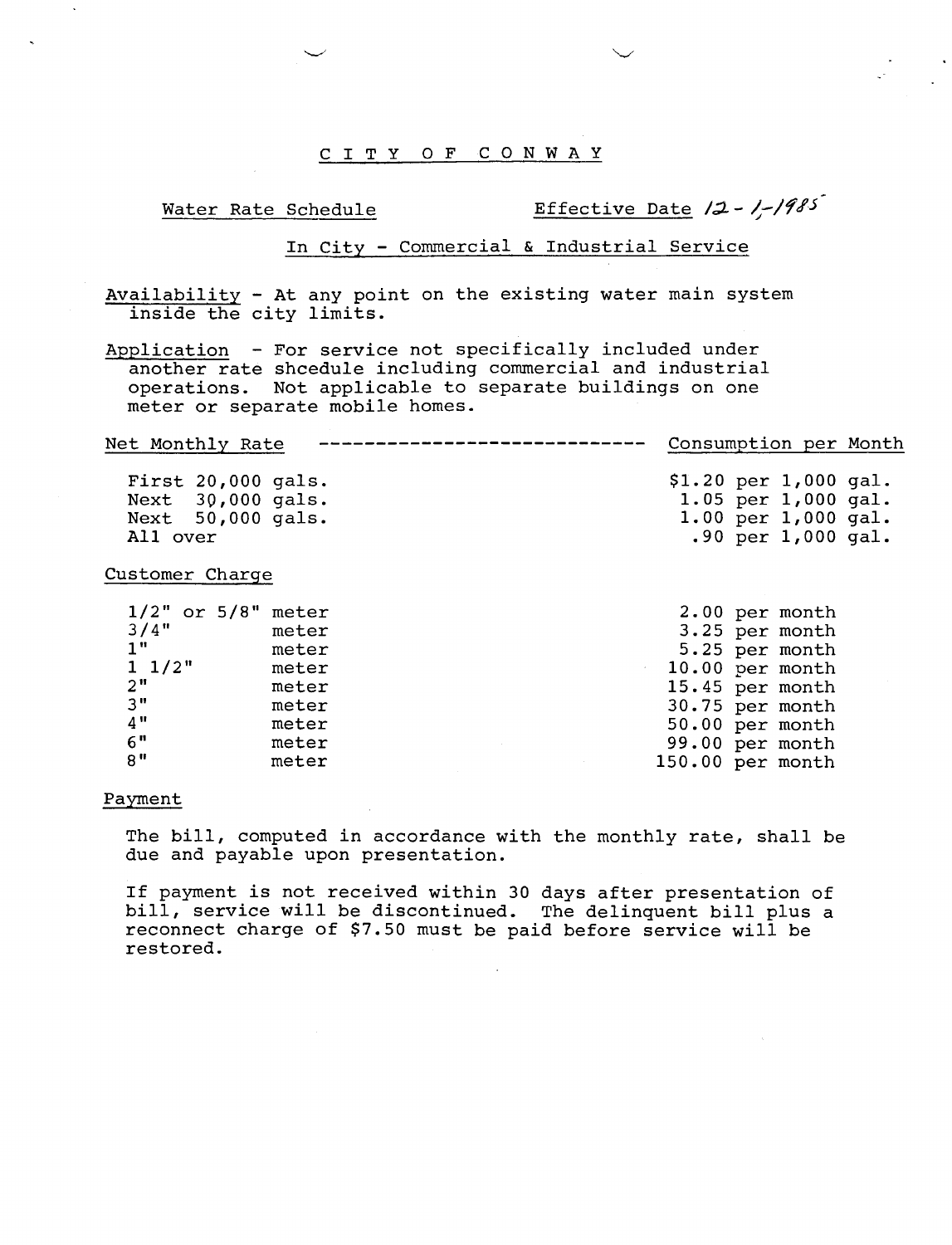Water Rate Schedule **Effective Date** (1985)

# In City - Single Unit - Residential Service

Availability - At any point on the existing water main system inside the city limits.

Application - For residential service to single family residences or individual family apartments supplied through one meter, including incidental family use, on the appurtenant premises.

This rate schedule is not applicable to multi-family dwellings, mobile home parks or combination business-dwelling served through one meter. Service is for the use of the customer and may not be shared and may not be resold to others.

| Net Monthly Rate                                                           | Consumption per Month                                                                              |
|----------------------------------------------------------------------------|----------------------------------------------------------------------------------------------------|
| First $20,000$ gals.<br>Next 30,000 gals.<br>Next 50,000 gals.<br>All over | $$1.20$ per 1,000 gal.<br>1.05 per $1,000$ gal.<br>$1.00$ per $1,000$ gal.<br>.90 per $1,000$ gal. |

Customer Charqe

| $1/2"$ or $5/8"$ meter |       | 2.00 per month    |
|------------------------|-------|-------------------|
| 3/4"                   | meter | 3.25 per month    |
| 1 H                    | meter | 5.25 per month    |
| $1 \frac{1}{2}$        | meter | $10.00$ per month |
| - 2‼                   | meter | 15.45 per month   |

#### Pavment

The bill, computed in accordance with the monthly rate, shall be due and payable upon presentation.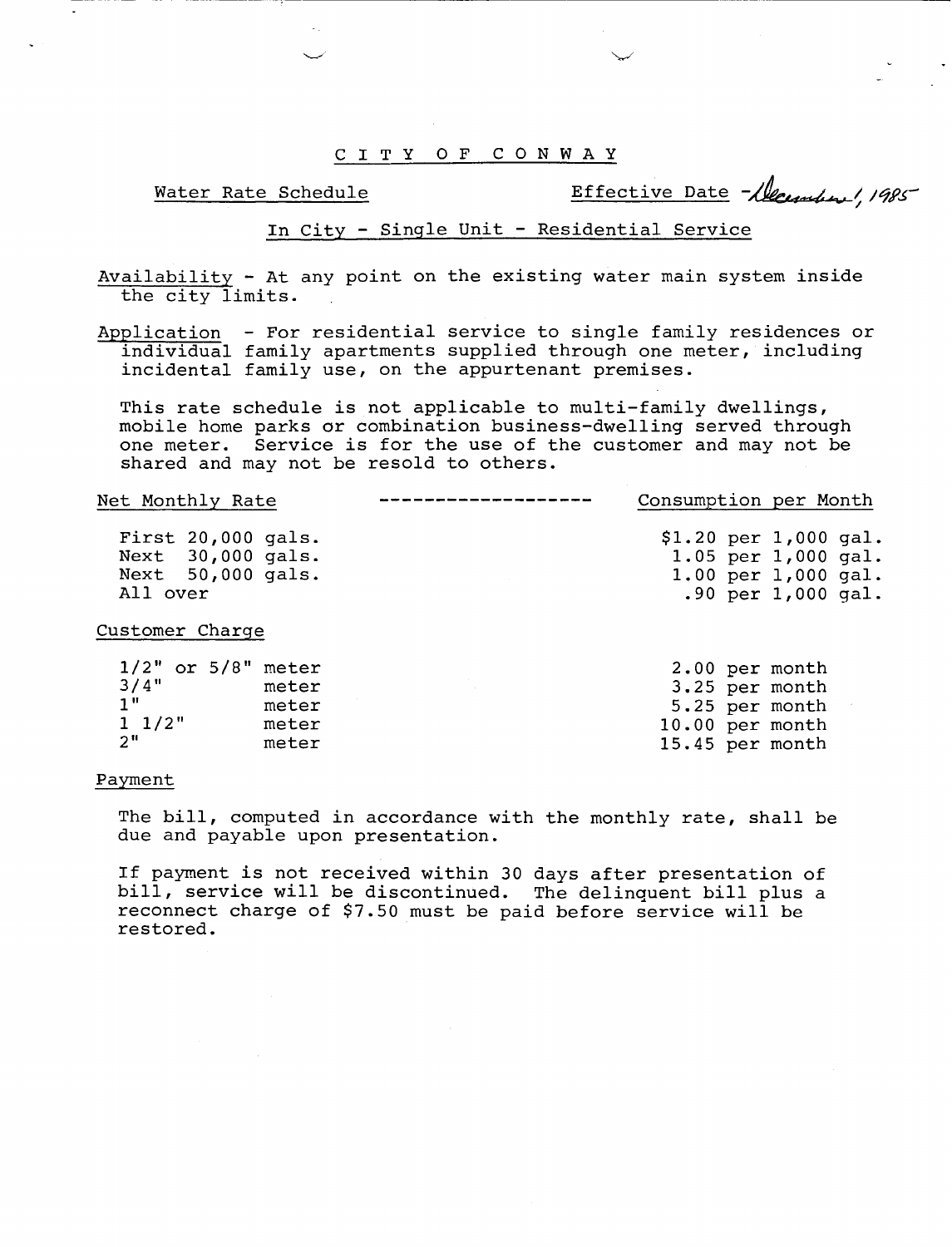Water Rate Schedule

Effective Date Dedember 11985

Out of City - Sinqle Unit - Residential Service

Availability - At any point on the existing water main system outside the city limits.

Application - For residential service to single family residences or individual family apartments supplied through one meter, including incidental family use, on the appurtenant premises.

This rate schedule is not applicable to multi-family dwellings, mobile home parks or combination business-dwelling served through one meter. Service is for the use of the customer and may not be shared and may not be resold to others.

----------------- Consumption per Month Net Monthly Rate

First 20,000 gals. Next 30,000 gals. Next 50,000 gals. All over

\$1.80 per 1,000 gal. 1.575 per 1,000 gal. 1.50 per 1,000 gal. 1.35 per 1,000 gal.

Customer Charqe

| $1/2"$ or $5/8"$ meter |       | $$3.00$ per month |                |
|------------------------|-------|-------------------|----------------|
| 3/4"                   | meter |                   | 4.88 per month |
| 1 <sup>n</sup>         | meter |                   | 7.88 per month |
| $1 \frac{1}{2}$        | meter | 15.00 per month   |                |
| 2 <sup>''</sup>        | meter | 23.18 per month   |                |
|                        |       |                   |                |

#### Payment

The bill, computed in accordance with the monthly rate, shall be due and payable upon presentation.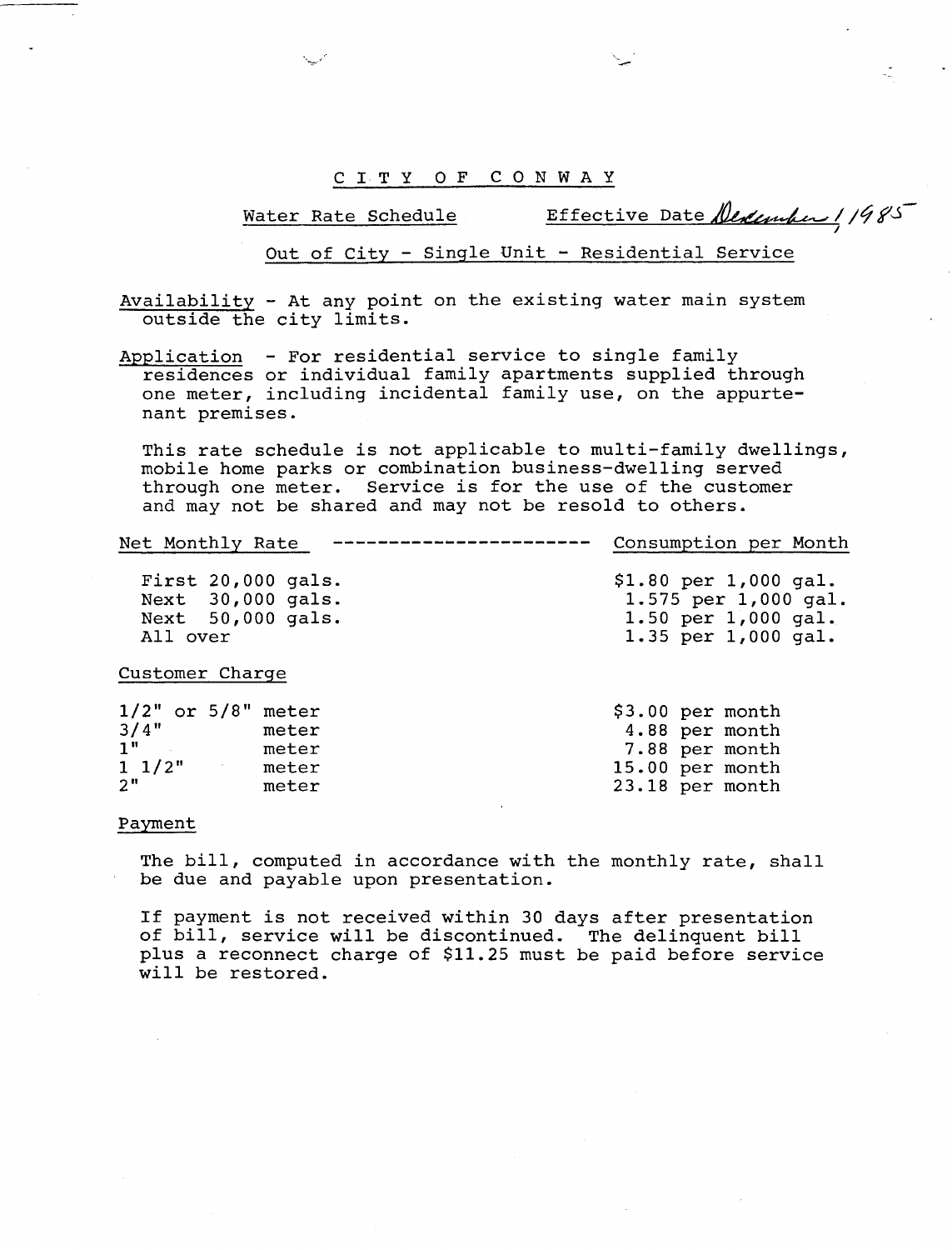C I T Y O F CONWAY

Water Rate Schedule Effective Date December 11985

Out of City - Commercial - Industrial

Availability - At any point on the existing water main system outside the city limits.

Application - For service not specifically included under another rate shcedule including commercial and industrial operations. Not applicable to separate buildings on one meter or separate mobile homes on one meter.

----------------------------Net Monthly Rate Consumption per Month First 20,000 gals. \$1.80 per 1,000 gal. Next 30,000 gals. 1.575 per 1,000 gal.

Next 50,000 gals. All over

#### Customer Charqe

| 1/2"           | or 5/8" | meter |
|----------------|---------|-------|
| 3/4"           |         | meter |
| 1"             |         | meter |
| $1 \t1/2"$     |         | meter |
| 2 <sup>n</sup> |         | meter |
| 3''            |         | meter |
| 4"             |         | meter |
| 6"             |         | meter |
|                |         | meter |

| \$3.00 |     | per month |
|--------|-----|-----------|
| 4.88   |     | per month |
| 7.88   |     | per month |
| 15.00  |     | per month |
| 23.18  | per | month     |
| 46.13  |     | per month |
| 75.00  |     | per month |
| 148.50 |     | per month |
| 225.00 |     | per month |

1.50 per 1,000 gal. 1.35 per 1,000 gal.

#### Payment

The bill, computed in accordance with the monthly rate, shall be due and payable upon presentation.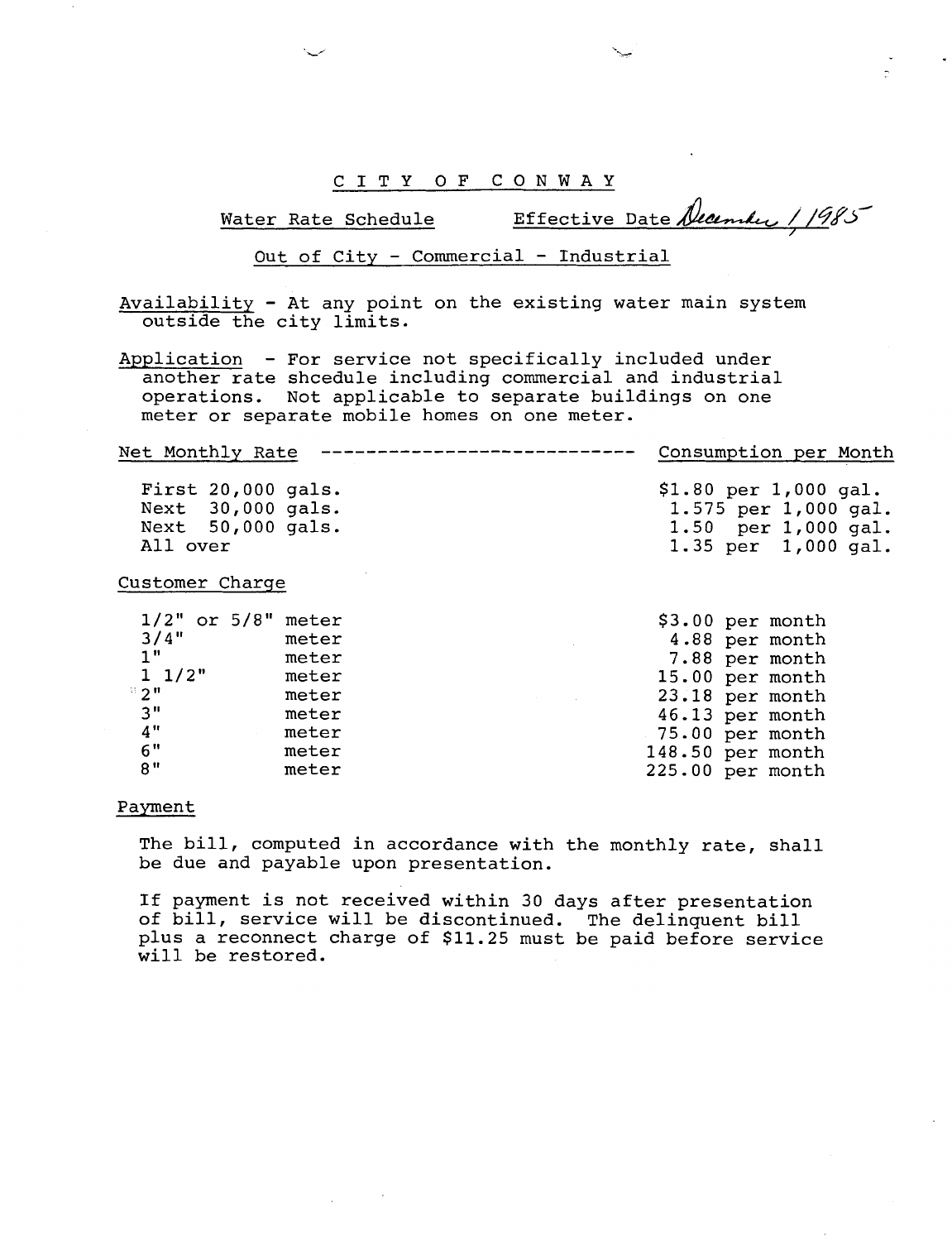# Water Rate Schedule Effective Date December 1/985

Out of City - Multi-family dwellinqs, Mobile Home Parks (RT zones), Business-Dwellinqs

Availability - At any point on the existing water system outside the city limits.

Application - For multi-family (single building) dwellings, mobile home parks (RT zones) and dwellings that are partially used for business, such as beauty shops or auto repair. Not applicable to separate buildings on one meter or separate mobile homes not in a mobile home park (RT zone).

Net Monthly Rate --------------------------- Consumption per Month

### All water consumed **\$1.80** per **1,000** gal.

#### Customer Charge

| 5/8" or 3/4" meter |       | \$9.00 per month |  |
|--------------------|-------|------------------|--|
| 1"                 | meter | 15.00 per month  |  |
| $1 \t1/2"$         | meter | 27.00 per month  |  |
| 2"                 | meter | 45.00 per month  |  |
|                    |       |                  |  |

#### Payment

The bill, computed in accordance with the monthly rate, shall be due and payable upon presentation.